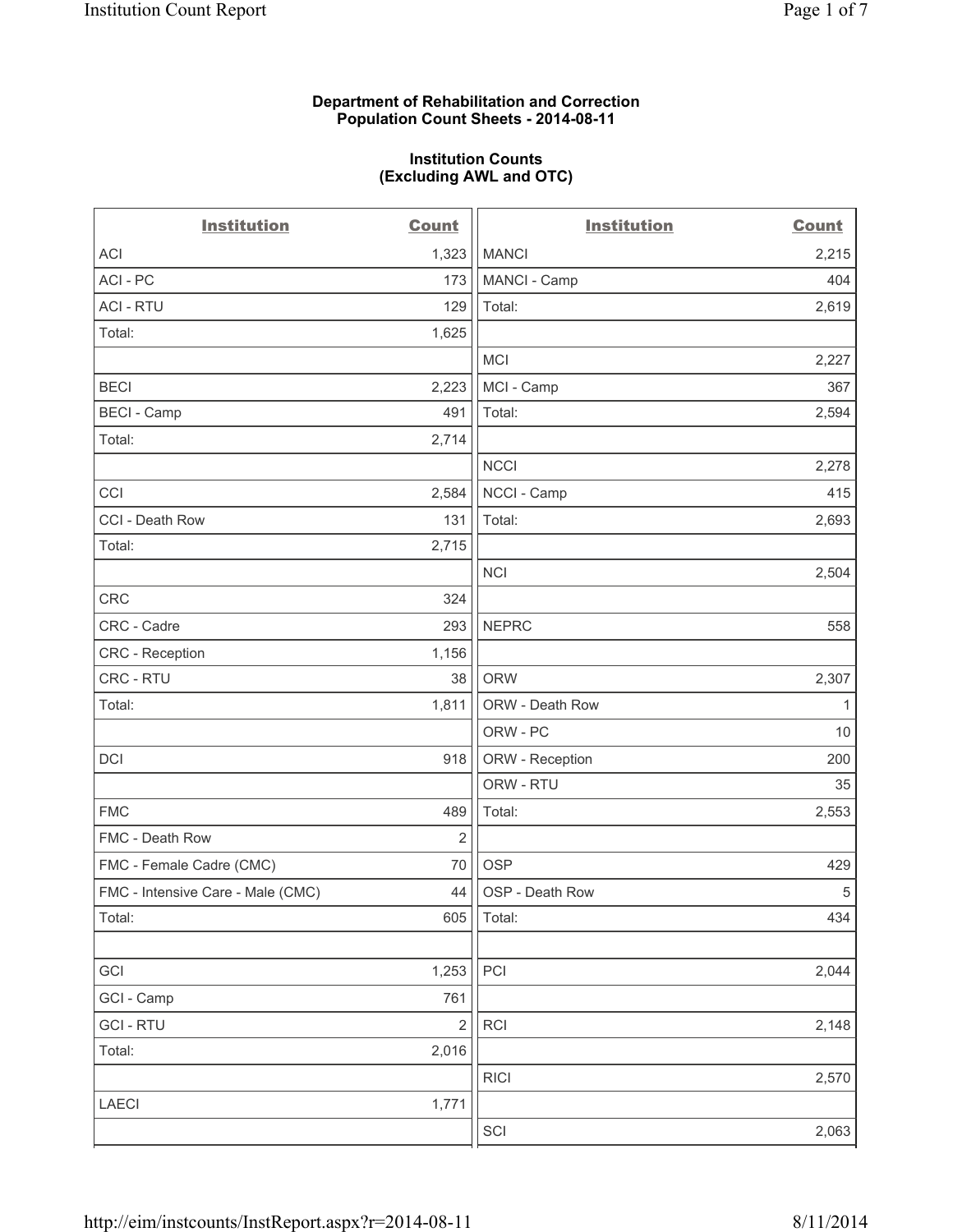|                          |       |                | 50,502<br><b>Total Population:</b> |
|--------------------------|-------|----------------|------------------------------------|
| Total:                   | 2,461 |                |                                    |
| MACI - Youth             | 23    | Total:         | 1,401                              |
| MACI - Minimum           | 1,405 | <b>WCI-RTU</b> | 36                                 |
| <b>MACI</b>              | 1,033 | <b>WCI</b>     | 1,365                              |
| Total:                   | 1,495 | <b>TOCI</b>    | 1,029                              |
| <b>LORCI - Reception</b> | 1,022 |                |                                    |
| LORCI - Cadre            | 226   | Total:         | 1,538                              |
| <b>LORCI</b>             | 247   | TCI - Camp     | 445                                |
|                          |       | <b>TCI</b>     | 1,093                              |
| LOCI                     | 2,274 |                |                                    |
|                          |       | Total:         | 1,144                              |
| Total:                   | 2,205 | SOCF - RTU     | 57                                 |
| LECI - Camp              | 181   | <b>SOCF</b>    | 1,087                              |
| LECI                     | 2,024 |                |                                    |

\* The Total Population includes 37 Offenders with Reason Codes 30 & 31.

\*\* The Total Population includes 29 Offenders with Reason Code 0A.

## **Male Population by Security Level (Include AWL and Exclude OTC)**

| $\frac{1}{2}$          |             |            |          |              |  |
|------------------------|-------------|------------|----------|--------------|--|
| <b>Security Level</b>  | <b>Body</b> | <b>AWL</b> | $(-OTC)$ | <b>Total</b> |  |
| Total Level 5          | 108         | 0          | 0        | 108          |  |
| Total Level 4          | 1,704       | 24         | 21       | 1,707        |  |
| Total Level 3          | 10,969      | 119        | 90       | 10,998       |  |
| Total Level 2          | 17,512      | 248        | 173      | 17,587       |  |
| <b>Total Level 1</b>   | 15,875      | 207        | 100      | 15,982       |  |
| <b>Total Death Row</b> | 138         | 0          | $\Omega$ | 138          |  |
| <b>Total Male</b>      | 46,306      | 598        | 384      | 46,520       |  |

## **Female Population by Institution (Include AWL and Exclude OTC)**

| <b>Institution</b>       | <b>Body</b> | <b>AWL</b> | $(-OTC)$ | <b>Total</b> |
|--------------------------|-------------|------------|----------|--------------|
| DCI                      | 918         | 10         | 4        | 924          |
| <b>FMC</b>               | 26          | 3          |          | 28           |
| FMC - Female Cadre (CMC) | 70          | 0          |          | 70           |
| <b>NEPRC</b>             | 558         | 9          | 6        | 561          |
| <b>ORW</b>               | 2,307       | 57         | 28       | 2,336        |
| ORW - Death Row          |             | 0          |          |              |
| ORW - PC                 | 10          | 0          |          | 10           |
| ORW - Reception          | 200         |            |          | 200          |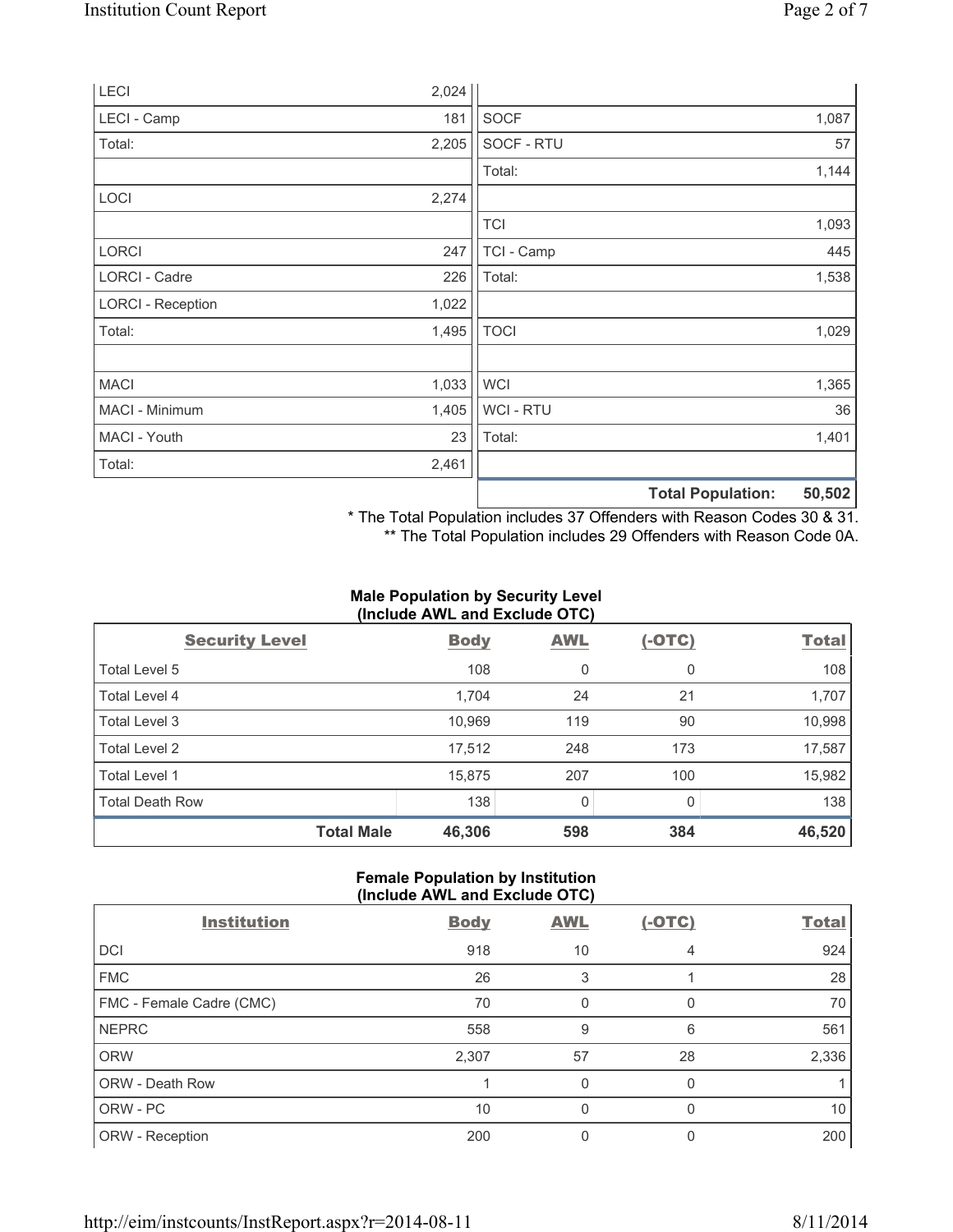| ORW - RTU |                          | 35     |     |     | 35     |
|-----------|--------------------------|--------|-----|-----|--------|
|           | <b>Total Female</b>      | 4.125  | 79  | 39  | 4,165  |
|           |                          |        |     |     |        |
|           | <b>Total Population:</b> | 50,431 | 677 | 423 | 50,685 |

## **Male Population by Institution: Security Level 5 (Include AWL and Exclude OTC)**

| <b>Institution</b>   | <b>Body</b> | <b>AWL</b> | (-OTC) | Total |
|----------------------|-------------|------------|--------|-------|
| <b>OSP</b>           | 108         |            |        | 108   |
| <b>Total Level 5</b> | 108         |            |        | 108   |

# **Male Population by Institution: Security Level 4 (Include AWL and Exclude OTC)**

| <b>Institution</b>                | <b>Body</b>    | <b>AWL</b>          | $(-OTC)$            | <b>Total</b>   |
|-----------------------------------|----------------|---------------------|---------------------|----------------|
| <b>ACI</b>                        | $\overline{2}$ | 0                   | $\mathbf 0$         | 2              |
| ACI-PC                            | $\mathfrak{S}$ | $\mathsf{O}\xspace$ | $\mathsf 0$         | 3              |
| <b>CRC</b>                        | $\overline{4}$ | $\mathsf{O}\xspace$ | $\mathbf 0$         | 4              |
| CRC - Cadre                       | 1              | $\mathsf{O}\xspace$ | $\mathbf 0$         | 1              |
| CRC - RTU                         | $\overline{2}$ | $\mathsf{O}\xspace$ | $\mathbf 0$         | $\overline{2}$ |
| FMC - Intensive Care - Male (CMC) | 1              | $\mathsf{O}\xspace$ | $\mathsf{O}\xspace$ | 1              |
| LECI                              | $\overline{2}$ | $\mathsf{O}\xspace$ | $\mathbf 0$         | $\sqrt{2}$     |
| <b>LORCI</b>                      | $\overline{2}$ | $\mathsf{O}\xspace$ | $\mathbf 0$         | $\overline{2}$ |
| <b>LORCI - Reception</b>          | 1              | $\mathsf{O}\xspace$ | $\mathsf{O}\xspace$ | 1              |
| <b>MANCI</b>                      | $\mathbf 0$    | 1                   | 1                   | 0              |
| <b>MCI</b>                        | 1              | 0                   | $\mathbf 0$         | 1              |
| <b>NCCI</b>                       | 1              | $\mathsf{O}\xspace$ | $\mathbf 0$         |                |
| <b>NCI</b>                        | $\mathbf 1$    | $\mathbf{1}$        | $\mathsf{O}\xspace$ | $\overline{2}$ |
| <b>OSP</b>                        | 315            | 4                   | $\overline{4}$      | 315            |
| <b>RCI</b>                        | 13             | $\mathbf{1}$        | $\mathbf 0$         | 14             |
| <b>SOCF</b>                       | 1,071          | 14                  | 13                  | 1,072          |
| SOCF - RTU                        | 57             | $\mathsf{O}\xspace$ | $\mathbf 0$         | 57             |
| <b>TCI</b>                        | 3              | $\mathsf{O}\xspace$ | $\mathsf 0$         | 3              |
| <b>TOCI</b>                       | 213            | $\overline{2}$      | $\overline{2}$      | 213            |
| <b>WCI</b>                        | 11             | $\mathbf{1}$        |                     | 11             |
| <b>Total Level 4</b>              | 1,704          | 24                  | 21                  | 1,707          |

# **Male Population by Institution: Security Level 3 (Include AWL and Exclude OTC)**

| <b>Institution</b> | <b>Body</b> | <b>AWL</b> | $(-OTC)$ | <b>Total</b> |
|--------------------|-------------|------------|----------|--------------|
|                    |             |            |          |              |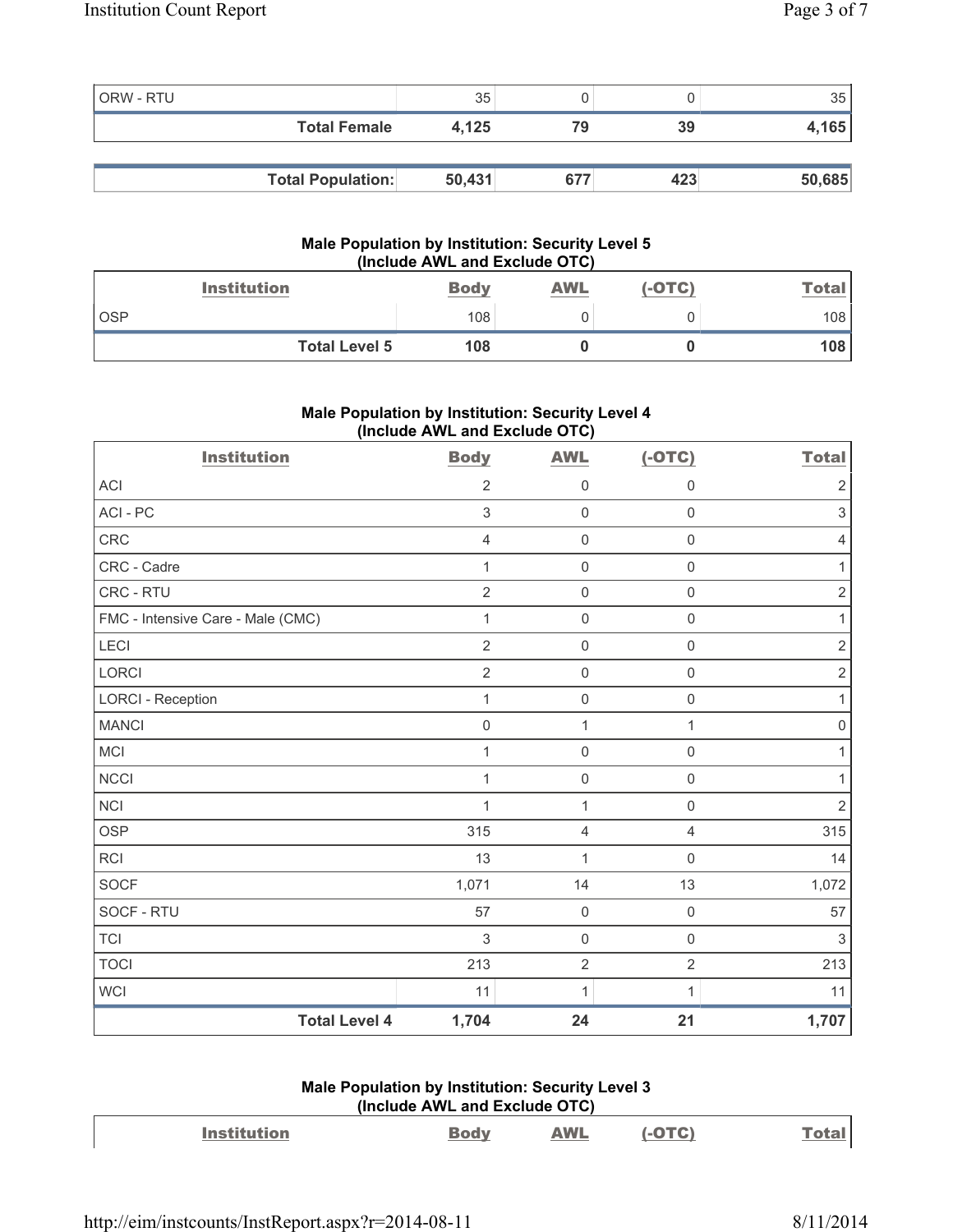| ACI                               | 23               | $\mathsf 0$               | $\mathsf 0$               | 23                        |
|-----------------------------------|------------------|---------------------------|---------------------------|---------------------------|
| ACI - PC                          | 73               | $\mathsf 0$               | $\mathsf 0$               | 73                        |
| <b>ACI - RTU</b>                  | $\mathbf{1}$     | $\mathsf{O}\xspace$       | $\mathsf 0$               | 1                         |
| <b>BECI</b>                       | $\sqrt{5}$       | $\mathbf{1}$              | $\mathbf{1}$              | $\,$ 5 $\,$               |
| CCI                               | 1                | 0                         | $\mathsf 0$               | $\mathbf{1}$              |
| CRC                               | 90               | $\mathbf{1}$              | $\mathbf{1}$              | 90                        |
| CRC - Cadre                       | 225              | 0                         | $\mathsf 0$               | 225                       |
| <b>CRC</b> - Reception            | 618              | 13                        | $10$                      | 621                       |
| CRC - RTU                         | 13               | $\mathsf 0$               | $\mathsf 0$               | 13                        |
| <b>FMC</b>                        | $\overline{2}$   | 0                         | $\mathsf{O}\xspace$       | $\overline{2}$            |
| FMC - Intensive Care - Male (CMC) | 10               | $\mathsf{O}\xspace$       | $\mathsf 0$               | $10$                      |
| GCI                               | $\sqrt{2}$       | $\mathsf{O}\xspace$       | $\mathsf 0$               | $\mathbf 2$               |
| <b>LAECI</b>                      | $\overline{2}$   | 0                         | $\mathsf 0$               | $\overline{2}$            |
| LECI                              | 1,889            | 18                        | 14                        | 1,893                     |
| LOCI                              | $\sqrt{5}$       | 0                         | $\mathsf 0$               | $\sqrt{5}$                |
| LORCI                             | 65               | 20                        | 15                        | 70                        |
| LORCI - Cadre                     | 210              | $\mathsf{O}\xspace$       | $\mathsf 0$               | 210                       |
| <b>LORCI - Reception</b>          | 456              | $\ensuremath{\mathsf{3}}$ | $\ensuremath{\mathsf{3}}$ | 456                       |
| <b>MACI</b>                       | $\mathbf 1$      | $\mathsf 0$               | $\mathsf 0$               | 1                         |
| MACI - Youth                      | $\overline{4}$   | $\mathsf 0$               | $\mathsf{O}\xspace$       | 4                         |
| <b>MANCI</b>                      | 2,131            | 19                        | 14                        | 2,136                     |
| <b>MCI</b>                        | $\overline{4}$   | $\mathbf{1}$              | $\mathsf 0$               | 5                         |
| <b>NCCI</b>                       | $\overline{4}$   | $\mathsf 0$               | $\mathsf 0$               | 4                         |
| <b>NCI</b>                        | $\boldsymbol{9}$ | $\mathsf 0$               | $\mathsf 0$               | $\overline{9}$            |
| PCI                               | 50               | $\ensuremath{\mathsf{3}}$ | $\mathsf 0$               | 53                        |
| RCI                               | 1,941            | 21                        | 18                        | 1,944                     |
| <b>RICI</b>                       | $\,8\,$          | $\mathsf{O}\xspace$       | $\mathsf{O}\xspace$       | $\,8\,$                   |
| SCI                               | $\mathsf 3$      | $\mathsf 0$               | $\mathsf{O}\xspace$       | $\ensuremath{\mathsf{3}}$ |
| SOCF                              | 15               | $\mathsf{O}\xspace$       | $\mathsf 0$               | 15                        |
| <b>TCI</b>                        | 1,002            | $\,8\,$                   | 5                         | 1,005                     |
| TCI - Camp                        | $\mathbf{1}$     | $\mathsf{O}\xspace$       | $\mathsf{O}\xspace$       | $\mathbf{1}$              |
| <b>TOCI</b>                       | 782              | $\mathsf 0$               | $\mathsf 0$               | 782                       |
| <b>WCI</b>                        | 1,288            | $10$                      | $\,8\,$                   | 1,290                     |
| WCI - RTU                         | 36               | $\mathbf 1$               | $\mathbf{1}$              | 36                        |
| <b>Total Level 3</b>              | 10,969           | 119                       | 90                        | 10,998                    |

#### **Male Population by Institution: Security Level 2 (Include AWL and Exclude OTC)**

| <b>Institution</b> | <b>AWL</b><br>____ | 2T(t) | <b>Contract Contract Contract</b> |
|--------------------|--------------------|-------|-----------------------------------|
|                    |                    |       |                                   |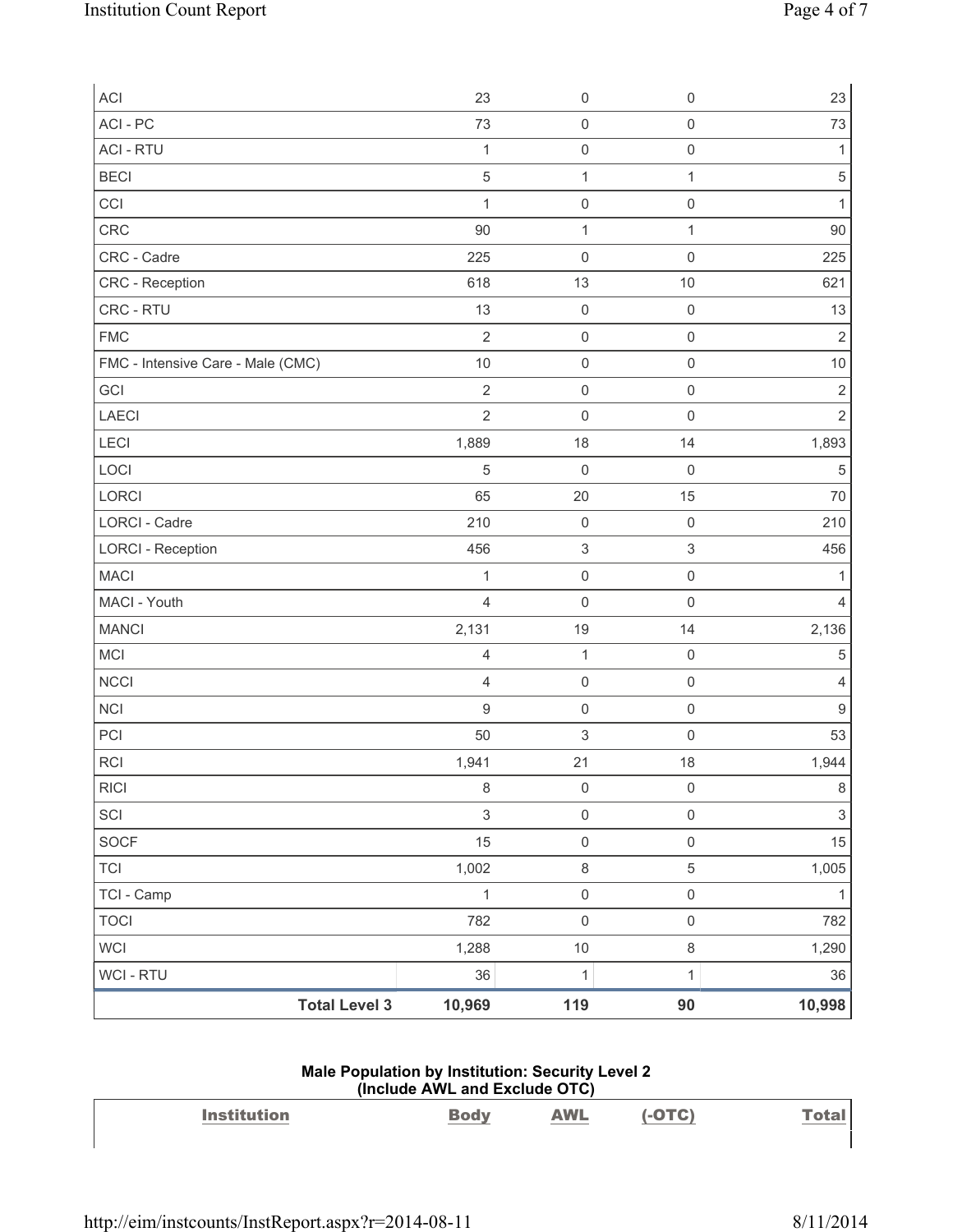| ACI                               | 553              | 5                         | 4                         | 554            |
|-----------------------------------|------------------|---------------------------|---------------------------|----------------|
| ACI-PC                            | 71               | $\mathsf{O}\xspace$       | $\mathsf 0$               | 71             |
| <b>ACI - RTU</b>                  | 84               | $\mathsf{O}\xspace$       | $\mathbf 0$               | 84             |
| <b>BECI</b>                       | 1,544            | 24                        | 13                        | 1,555          |
| CCI                               | 1,705            | 14                        | $\overline{7}$            | 1,712          |
| <b>CRC</b>                        | 122              | $\overline{2}$            | $\mathbf{1}$              | 123            |
| CRC - Cadre                       | 61               | $\mathsf{O}\xspace$       | $\mathsf 0$               | 61             |
| <b>CRC</b> - Reception            | 283              | $\overline{\mathcal{I}}$  | $\overline{7}$            | 283            |
| CRC - RTU                         | 16               | $\mathsf 0$               | $\mathsf{O}\xspace$       | 16             |
| <b>FMC</b>                        | $10$             | $\mathsf{O}\xspace$       | $\mathsf 0$               | 10             |
| FMC - Intensive Care - Male (CMC) | 20               | $\mathbf 0$               | $\mathbf 0$               | 20             |
| GCI                               | 757              | 5                         | $\sqrt{5}$                | 757            |
| LAECI                             | 1,184            | 21                        | 15                        | 1,190          |
| LECI                              | 118              | $\mathbf 0$               | $\mathsf 0$               | 118            |
| LOCI                              | 1,054            | 10                        | $\overline{7}$            | 1,057          |
| <b>LORCI</b>                      | 112              | 23                        | 20                        | 115            |
| LORCI - Cadre                     | $\boldsymbol{9}$ | $\mathbf 0$               | $\mathsf{O}\xspace$       | 9              |
| <b>LORCI - Reception</b>          | 363              | $10$                      | $\boldsymbol{9}$          | 364            |
| <b>MACI</b>                       | 1,032            | 4                         | 1                         | 1,035          |
| MACI - Youth                      | 19               | $\ensuremath{\mathsf{3}}$ | $\ensuremath{\mathsf{3}}$ | 19             |
| <b>MANCI</b>                      | 71               | $\mathsf{O}\xspace$       | $\mathsf 0$               | 71             |
| MCI                               | 1,719            | 32                        | 22                        | 1,729          |
| MCI - Camp                        | $\mathbf{1}$     | $\mathsf{O}\xspace$       | $\mathsf{O}\xspace$       | 1              |
| <b>NCCI</b>                       | 1,658            | 15                        | 11                        | 1,662          |
| NCCI - Camp                       | $\overline{2}$   | $\mathsf{O}\xspace$       | $\mathsf 0$               | $\overline{2}$ |
| <b>NCI</b>                        | 1,728            | 30                        | 23                        | 1,735          |
| PCI                               | 804              | 14                        | 6                         | 812            |
| <b>RCI</b>                        | 194              | $\mathsf{O}\xspace$       | $\mathsf 0$               | 194            |
| <b>RICI</b>                       | 1,041            | 17                        | 10                        | 1,048          |
| SCI                               | 1,039            | 11                        | $\,8\,$                   | 1,042          |
| <b>TCI</b>                        | 38               | $\mathsf{O}\xspace$       | $\mathsf{O}\xspace$       | 38             |
| <b>TOCI</b>                       | 34               | $\mathbf{1}$              | $\mathbf 1$               | 34             |
| <b>WCI</b>                        | 66               | $\mathsf{O}\xspace$       | $\mathsf 0$               | 66             |
| <b>Total Level 2</b>              | 17,512           | 248                       | 173                       | 17,587         |

## **Male Population by Institution: Security Level 1 (Include AWL and Exclude OTC)**

| <b>Institution</b> | <b>Body</b> | <b>AWL</b> | $(-OTC)$ | <b>Total</b> |
|--------------------|-------------|------------|----------|--------------|
| <b>ACI</b>         | 745         |            |          | 749          |
| ACI-PC             | 26          |            |          | 26           |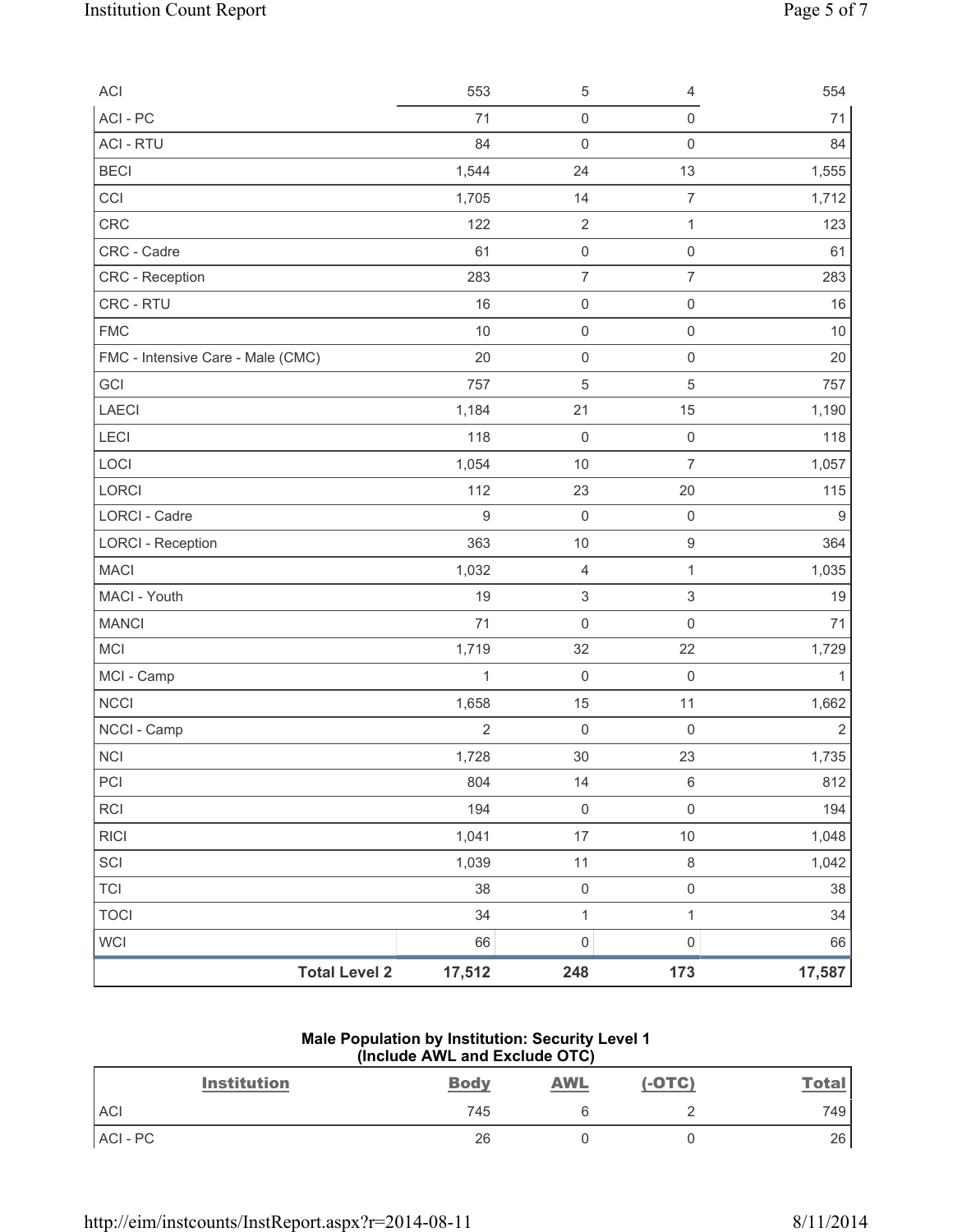| <b>TCI</b><br>TCI - Camp          | 49<br>444      | 13<br>$\mathbf 2$   | 3<br>$\mathsf{O}\xspace$ | 59<br>446      |
|-----------------------------------|----------------|---------------------|--------------------------|----------------|
| SCI                               | 1,020          | $\overline{7}$      | $\overline{2}$           | 1,025          |
| <b>RICI</b>                       | 1,521          | 23                  | 6                        | 1,538          |
| PCI                               | 1,190          | 22                  | $10$                     | 1,202          |
| <b>OSP</b>                        | 5              | $\mathsf 0$         | $\mathsf{O}\xspace$      | 5              |
| <b>NCI</b>                        | 766            | 19                  | 9                        | 776            |
| NCCI - Camp                       | 413            | $\mathsf{O}\xspace$ | $\mathsf 0$              | 413            |
| <b>NCCI</b>                       | 615            | $\mathsf g$         | $\overline{7}$           | 617            |
| MCI - Camp                        | 366            | $\mathbf 1$         | $\mathbf{1}$             | 366            |
| <b>MCI</b>                        | 502            | $\,6\,$             | $\overline{2}$           | 506            |
| MANCI - Camp                      | 404            | $\mathsf 0$         | $\mathsf{O}\xspace$      | 404            |
| <b>MANCI</b>                      | 13             | $\,$ 3 $\,$         | $\mathbf{1}$             | 15             |
| MACI - Minimum                    | 1,405          | 18                  | 12                       | 1,411          |
| <b>LORCI - Reception</b>          | 202            | $\mathbf{1}$        | $\mathbf{1}$             | 202            |
| LORCI - Cadre                     | $\overline{7}$ | $\mathbf 0$         | $\mathsf 0$              | $\overline{7}$ |
| LORCI                             | 68             | 13                  | 12                       | 69             |
| LOCI                              | 1,215          | 6                   | 3                        | 1,218          |
| LECI - Camp                       | 181            | $\mathsf{O}\xspace$ | $\mathsf{O}\xspace$      | 181            |
| LECI                              | 15             | $\mathbf{1}$        | $\mathsf{O}\xspace$      | 16             |
| <b>LAECI</b>                      | 585            | 13                  | 6                        | 592            |
| <b>GCI - RTU</b>                  | $\overline{2}$ | $\mathsf 0$         | $\mathsf{O}\xspace$      | $\overline{2}$ |
| GCI - Camp                        | 761            | $\mathbf{1}$        | $\mathbf{1}$             | 761            |
| GCI                               | 494            | 12                  | 5                        | 501            |
| FMC - Intensive Care - Male (CMC) | 13             | $\mathsf 0$         | $\mathsf{O}\xspace$      | 13             |
| <b>FMC</b>                        | 451            | $\overline{2}$      | $\mathsf{O}\xspace$      | 453            |
| CRC - RTU                         | $\overline{7}$ | $\mathsf 0$         | $\mathsf{O}\xspace$      | $\overline{7}$ |
| <b>CRC</b> - Reception            | 252            | $\mathbf 5$         | $\mathsf 3$              | 254            |
| CRC - Cadre                       | 6              | $\mathsf{O}\xspace$ | $\mathsf 0$              | $\,6\,$        |
| CRC                               | 46             | $\mathbf{1}$        | $\mathbf{1}$             | 46             |
| CCI                               | 878            | $\overline{4}$      | $\overline{2}$           | 880            |
| <b>BECI - Camp</b>                | 490            | $\mathsf 0$         | $\mathsf{O}\xspace$      | 490            |
| <b>BECI</b>                       | 674            | 19                  | 11                       | 682            |
| <b>ACI - RTU</b>                  | 44             | $\mathsf 0$         | $\mathsf 0$              | 44             |

# **High Offender ID's**

Correctional Reception Center: A708099